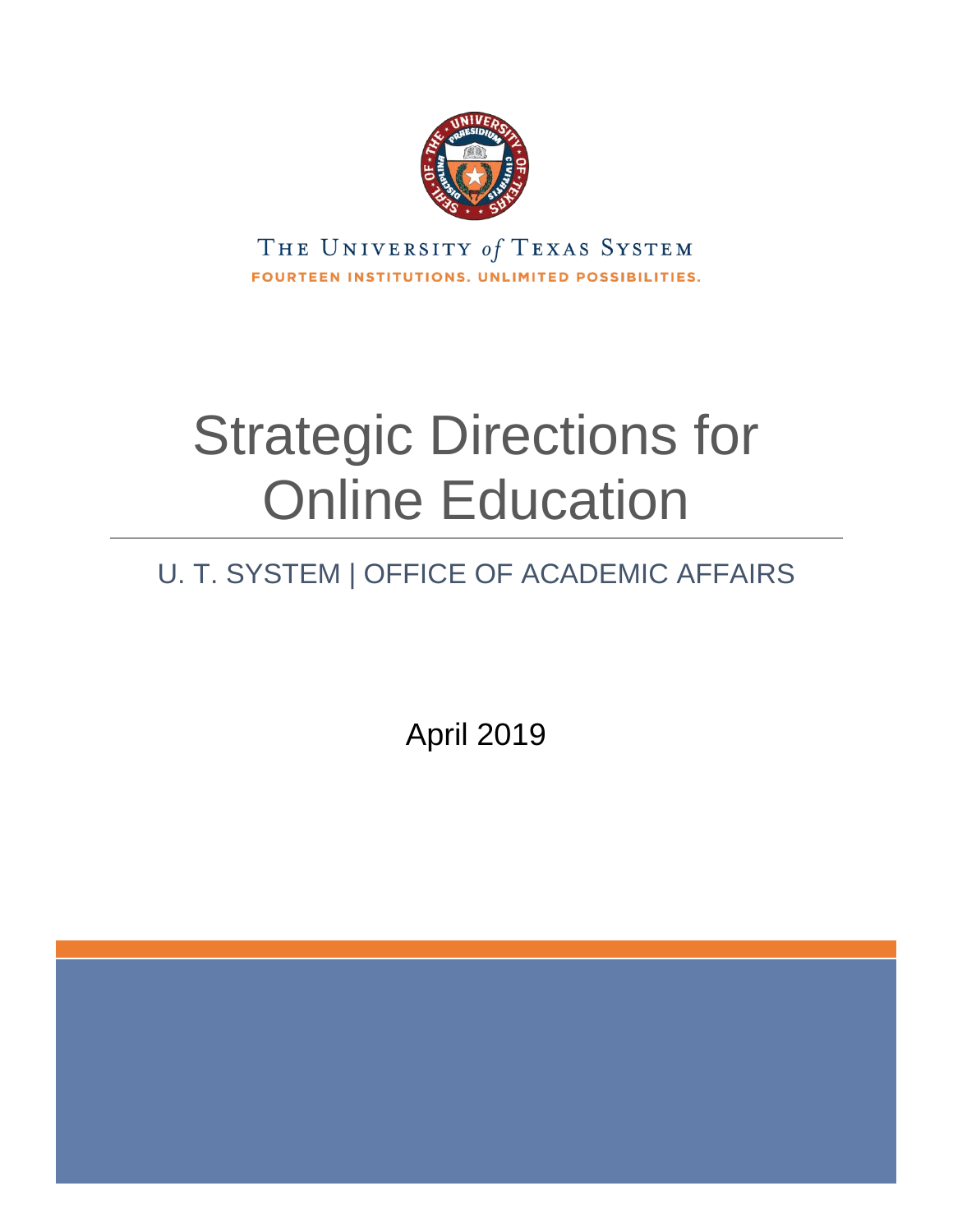### **Page**

| The Role of Online Education in Advancing the Missions of UT Academic Institutions 2-3 |
|----------------------------------------------------------------------------------------|
| State Attainment Goals and Institutional Enrollment Growth Targets                     |
|                                                                                        |
|                                                                                        |
|                                                                                        |
|                                                                                        |
|                                                                                        |
|                                                                                        |
|                                                                                        |
|                                                                                        |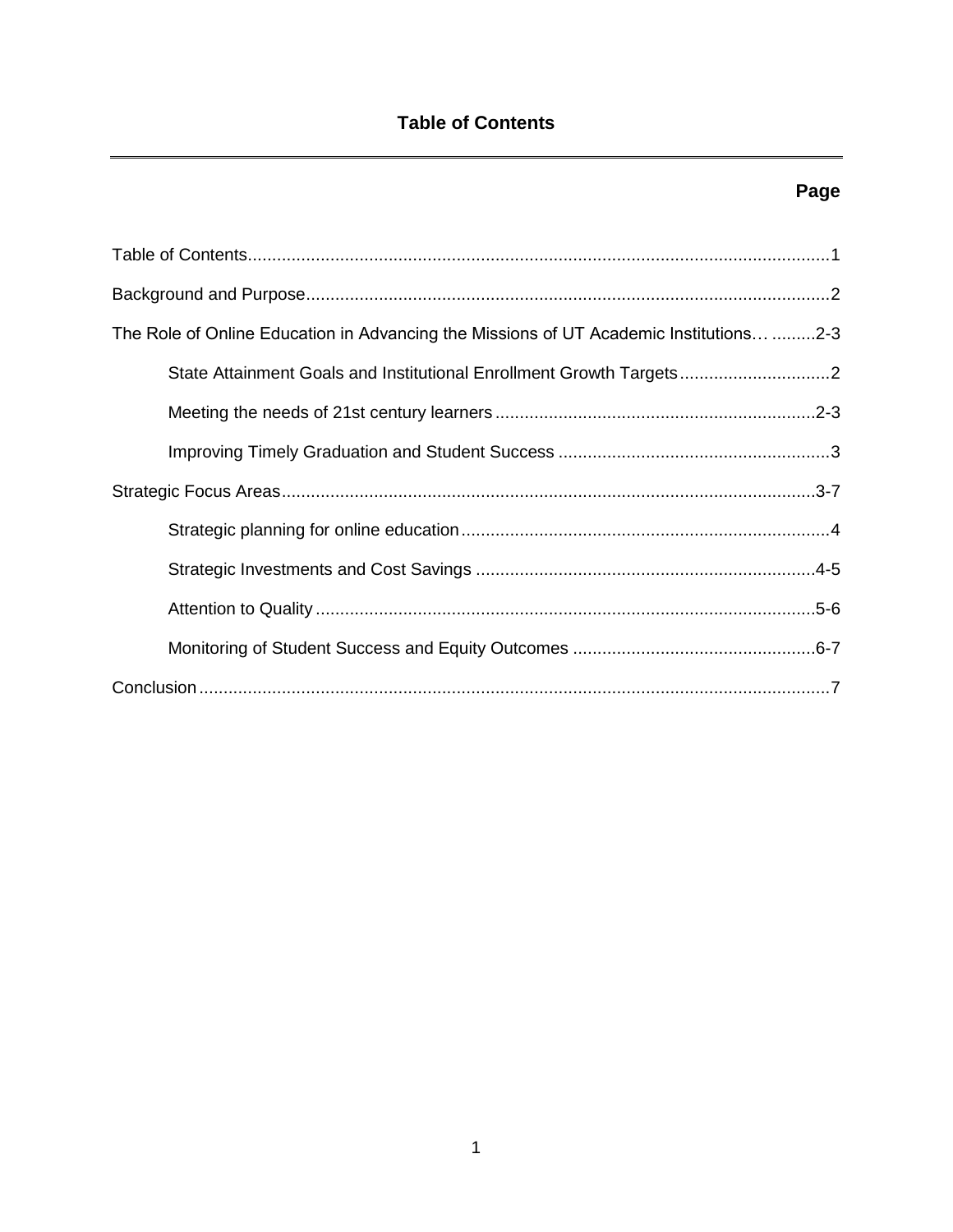# Background and Purpose

The University of Texas (UT) System views blended and online education as a vital component of higher education as institutions strive to meet the workforce needs of the State of Texas and the needs of 21st century learners while improving key student success outcomes such as four- and six-year graduation rates. While there are varying degrees to which UT academic institutions are involved with online education, all are committed to building capacity to continue to grow and develop in this area. Due in part to this coalescence, the UT System Office of Academic Affairs convened an Online Education Task Force in fall 2018 charged with exploring opportunities for collaboration and ways that UT System can support institutions as they scale up high-quality online offerings. One of the outcomes of the Task Force meeting was a request for UT System to establish strategic priority areas to help inform system and institutional policies and practices and to guide future growth in this area. Therefore, the purpose of this paper is to discuss the value of online education as it relates to the unique missions of UT academic institutions, and to identify areas for continued focus, collaboration and support.

# The Role of Online Education in Advancing the Missions of UT Academic Institutions

#### State Attainment Goals and Institutional Enrollment Growth Targets

In 2015, the Texas Higher Education Coordinating Board (THECB) unveiled its strategic plan for higher education in Texas, 60x30TX, including a bold target for higher education attainment: by 2030, at least 60 percent of Texans ages 25-34 will have a higher education certificate or degree. UT academic institutions play a significant role in contributing to this target, and online education will become an increasingly important strategy as growing enrollment in face to face programs alone will not be sufficient. Additionally, many UT institutions are faced with physical capacity and space constraints that preclude them from growing face-to-face enrollments. Where limited classroom space and instructor availability are issues that limit institutions' ability to meet student demand, blended and online courses offer an effective option for maximizing classroom space, instructor expertise and availability, and cost.

#### Meeting the needs of 21st century learners

Online education is a tool for making a UT education attainable for as many qualified students as possible, many of whom represent "non-traditional" populations, such as students working full time, returning to college after a hiatus and/or who reside in a location that makes commuting to a UT institution unrealistic. Whether full-time employment, family commitments and/or geographical location present barriers to accessing a UT education, flexible online courses and degree programs provide important options for accessing high-quality learning without requiring learners to put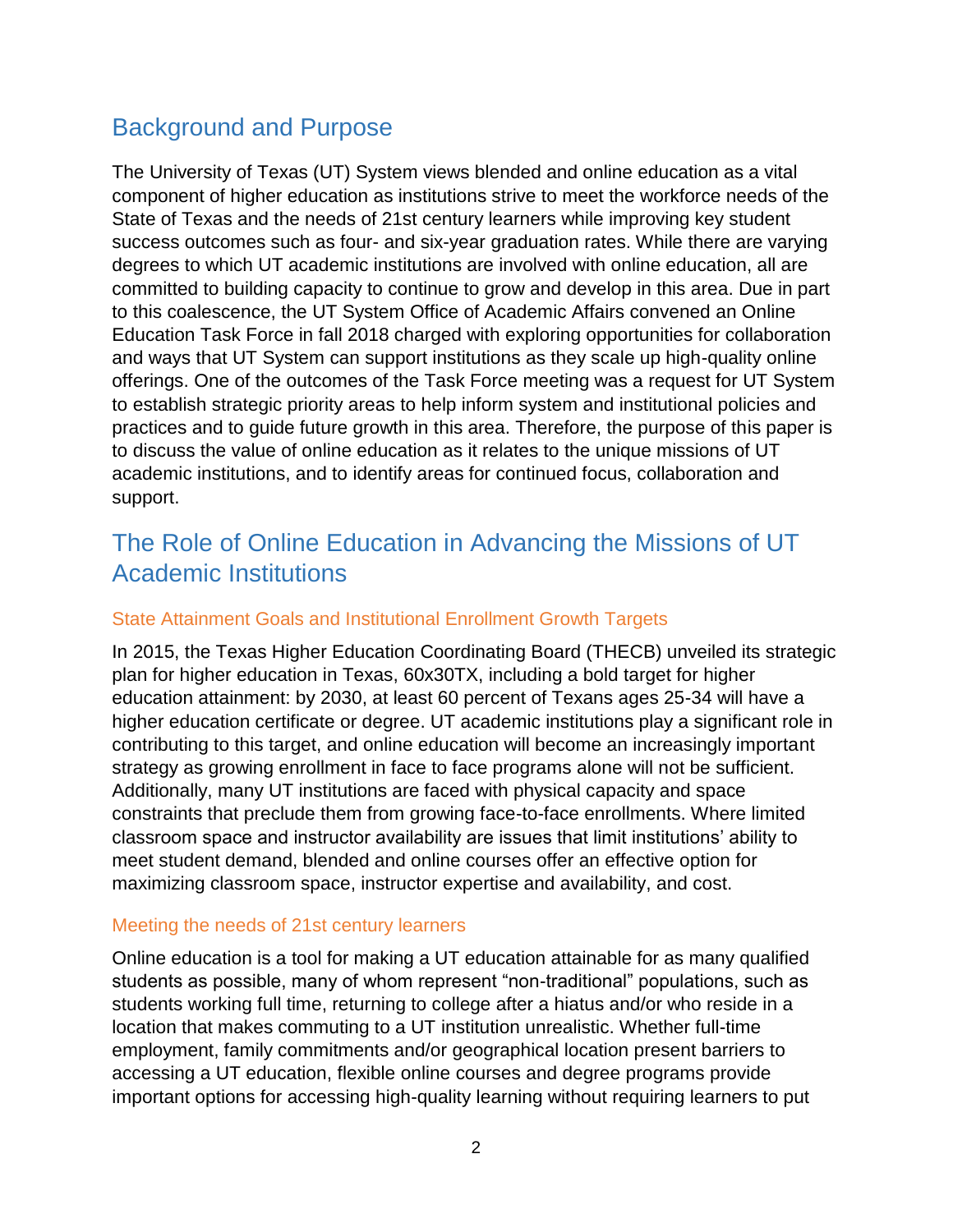their lives on hold. Students can pursue online coursework without sacrificing the time and expense associated with commuting, allowing UT institutions to reach a larger population of qualified learners from diverse and far-reaching areas. As such, online learning plays a critical role in aligning opportunity and talent.

#### Improving Timely Graduation and Student Success

Blended and online education delivery models can help institutions of higher education address a variety of student success challenges, as well as help position institutions to be more student centered. Online courses can help to alleviate bottlenecks in highdemand courses, helping students to stay on track with their chosen degree pathway and promoting timely degree completion. For example, online sections can increase access to courses where demand exceeds capacity. Additionally, when an on-campus course section is not offered at a time a student can participate, self-paced online courses offer students the ability to satisfy degree requirements without delaying time to degree.

Tailoring and aligning instruction and supports according to student need, interest and preferences through technology-enhanced personalized learning approaches also provides an opportunity to improve student success. Innovative blended or hybrid education models including flipped classrooms can offer customizable learning experiences that cater to individual students' needs and learning styles. When augmented with face-to-face discussion, group projects, internships and other engagement activities, self-paced and personalized learning strategies can provide a rich and inclusive educational environment. However, it is important that expectations of faculty are realistic, keeping in mind the time, effort and resources needed to develop and maintain innovative, high-quality virtual and blended learning environments.

## Strategic Focus Areas

As UT academic institutions continue to build capacity to grow and develop their online learning offerings, the UT System is committed to supporting the continuation and scaling-up of high-quality institutional efforts. The Office of Academic Affairs and the UT System Online Education Task Force have identified four strategic priority areas for continued focus and collaboration:

- 1. strategic planning;
- 2. strategic investments and cost savings;
- 3. attention to quality; and
- 4. monitoring of student success and equity outcomes.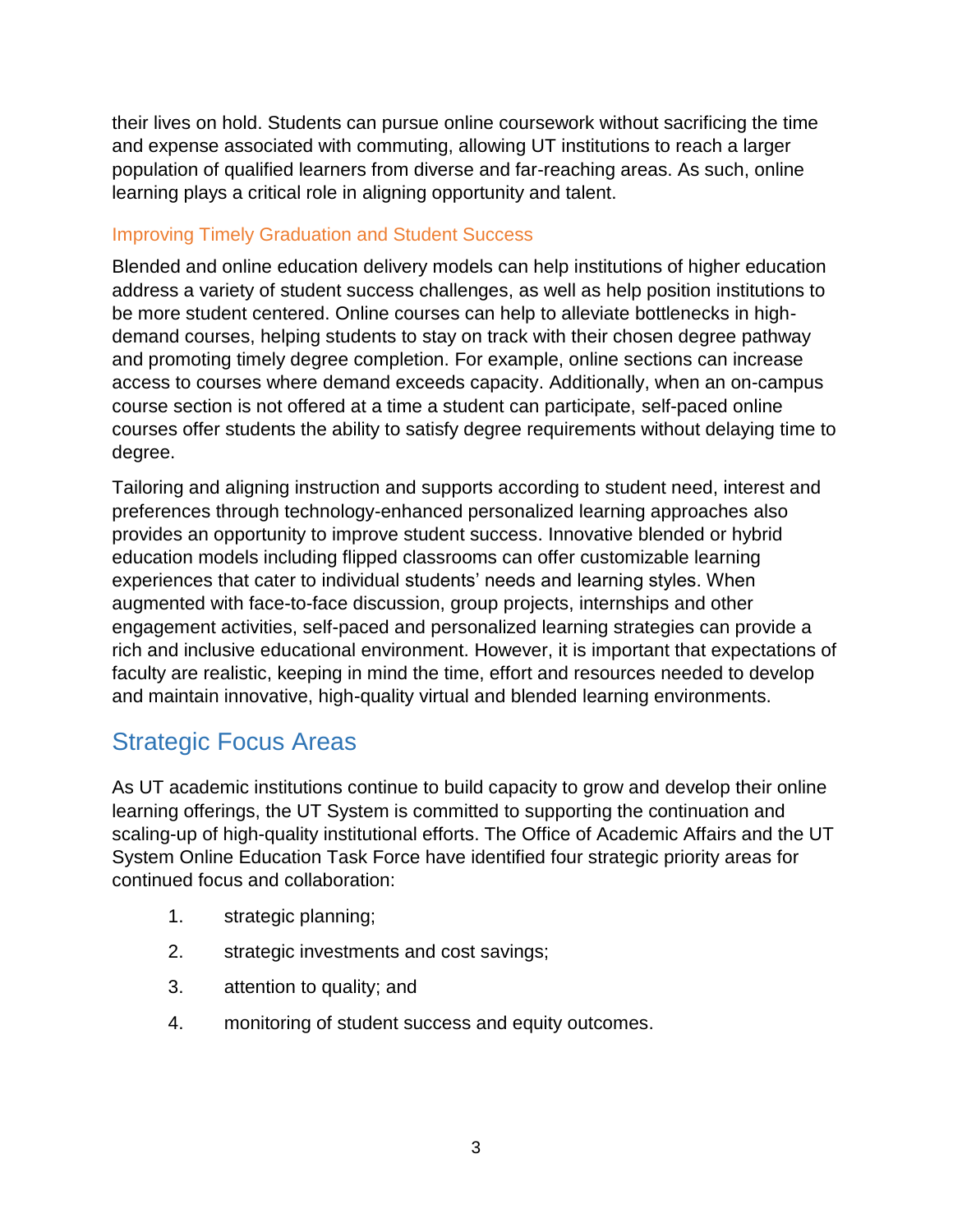#### Strategic Planning

As the college-going population in Texas becomes increasingly diverse, including students with significant work and family obligations, institutions must respond swiftly to the flexibility needed by these students, including the expansion of blended and online courses and programs, in addition to accelerated, weekend and evening options. Failure to do so will result in institutions severely limiting their reach and missing out on opportunities to serve students with valuable assets, such as industry experience and bilingualism.

UT academic institutions are encouraged to codify in their strategic plans how blended and online education fits within the larger mission and vision for the university, including how blended and online offerings are being utilized as a tool to expand access, improve completion rates, and respond to regional and state workforce needs. Additionally, institutions should clearly state their intentions related to the strategic growth and management of the online student population relative to the face to face population, as this will help to establish a shared understanding of the future online education landscape in Texas, and to identify areas for potential collaborations and sharing of best practices.

In support of UT institutions' goals related to the growth and development of blended and online education, the UT System Office of Academic Affairs is going to enhance its data collection and analysis of programs and courses offered in hybrid/blended, fullyonline and 100% formats, as well as enrollments in those courses. Doing so will better position the System to communicate the unique value delivered by blended and online courses and to make informed recommendations related to state and national policies and initiatives. Further, these data are necessary to evaluate institutions' progress toward enrollment targets.

Finally, Finish@UT (formerly known as the UT Online Consortium), through which currently-enrolled UT students may enroll in an online course offered at another UT institution, presents another opportunity to meet the educational needs of students across Texas. In addition to supporting collaborative degree-completion programs, Finish@UT's online courses allow students to stay on track when a required course is unavailable at their home institution, supporting timely graduation. Additionally, Finish@UT offers students the ability to take courses of interest that are not available at their home institution. With input from institutional stakeholders, further strategies will be identified to ensure that Finish@UT is enhancing the goals of UT institutions as they relate to student access and success.

#### Strategic Investments and Cost Savings

The infrastructure needed for the delivery of high-quality online courses and programs represents a significant investment, both up front and long term. A study conducted by the Western Interstate Commission for Higher Education's Cooperative for Educational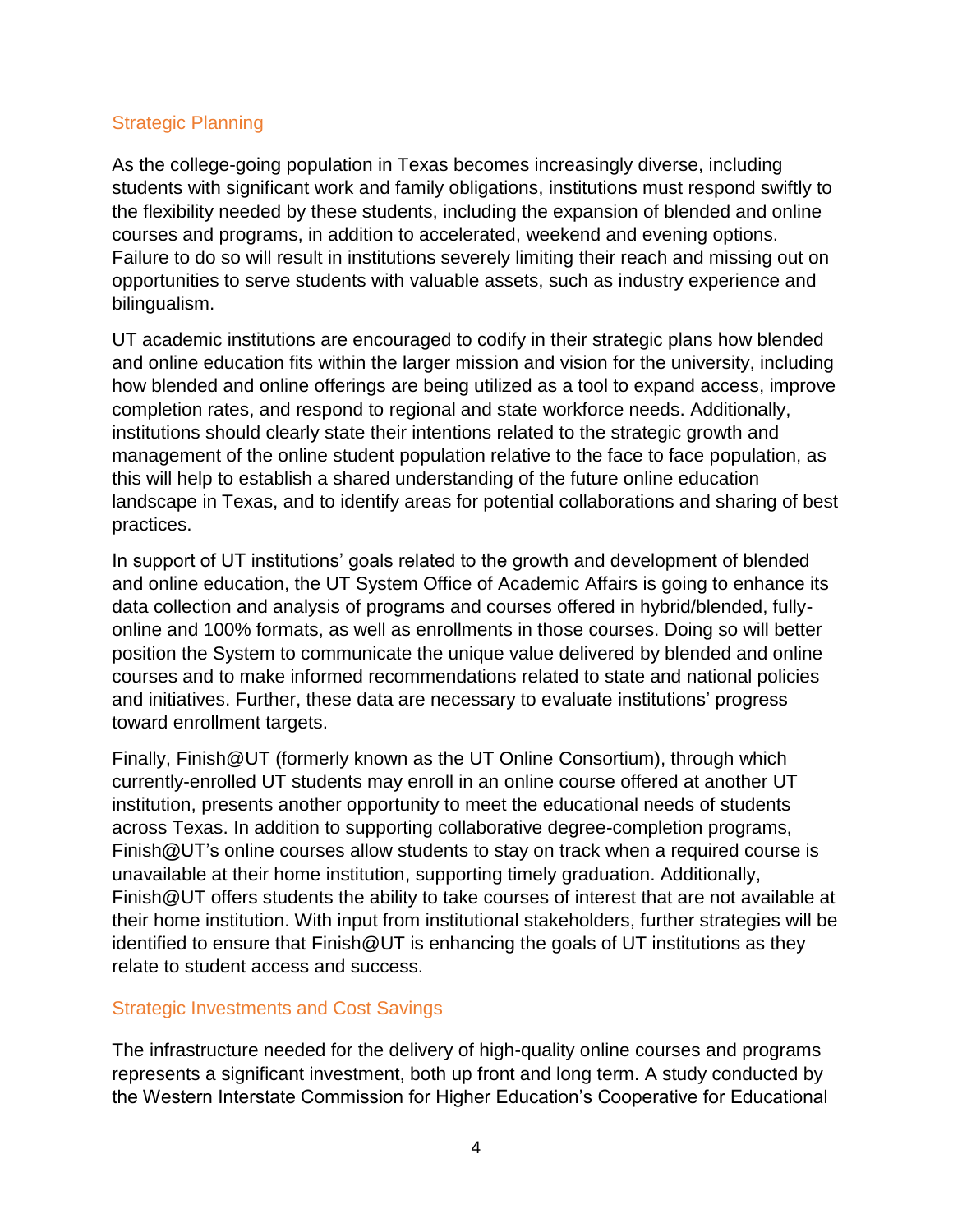Technologies suggests that the production of online courses costs more than face-toface courses, despite the popular misconception that online courses are cheaper. Factors such as faculty development, instructional design and student assessment can cost more in online than in face-to-face courses, due to the increased need for training and reliance on software and other technology resources. To ensure that these added expenses do not unnecessarily drive up the costs of online education, it is critical for institutions to continually explore avenues for savings and to focus on investments that produce a positive return from a financial and student success standpoint.

One way to facilitate cost savings is to pursue economies of scale through negotiating systemwide contracts with high-quality third-party vendors at competitive rates. Currently, the Office of Academic Affairs is working with institutional online leaders to secure vendor contracts for exam proctoring and plagiarism prevention services. UT System is committed to supporting institutions as new needs related to blended and online learning arise and coordinating on behalf of institutions to identify shared and competing interests and potential solutions. Additionally, as content development can be a financial obstacle to developing a high-quality course, and because some institutions already have in place an impressive inventory of material, systemwide sharing of educational resources, including recorded lectures, simulations, infographics, videos, etc., should be explored.

As engagement with blended and online learning expands, UT academic institutions are encouraged to focus more attention on developing in-house capabilities and expertise and to reduce reliance on third-party vendors for services such as labor market analyses, recruitment and marketing. Doing so will help to protect the integrity of online programs and will ensure the mission of the university and the success of its students are at the center of all major decisions. UT System is committed to supporting institutions pursue new sources of much-needed revenue to support the maintenance and growth of high-quality blended and online learning endeavors through tuition and fee strategies and requests for Library, Equipment, Repair and Rehabilitation funding. Other opportunities to provide UT System funding for high-quality online endeavors may be explored as needed and appropriate, such as allocations from the Permanent University Fund, for capital-related and infrastructure improvements. Additionally, the Online Education Task Force will continue to facilitate the sharing of best practices related to strategic investments.

#### Attention to Quality

While scaling blended and online offerings is important for institutions to enhance their access mission, this must not be accomplished at the expense of quality. As quality in online education can be somewhat opaque, it is incumbent upon UT academic institutions to make the case for their online courses and programs through thorough vetting of new courses and programs and assessment that demonstrates comparable academic standards and learning outcomes as to face-to-face offerings.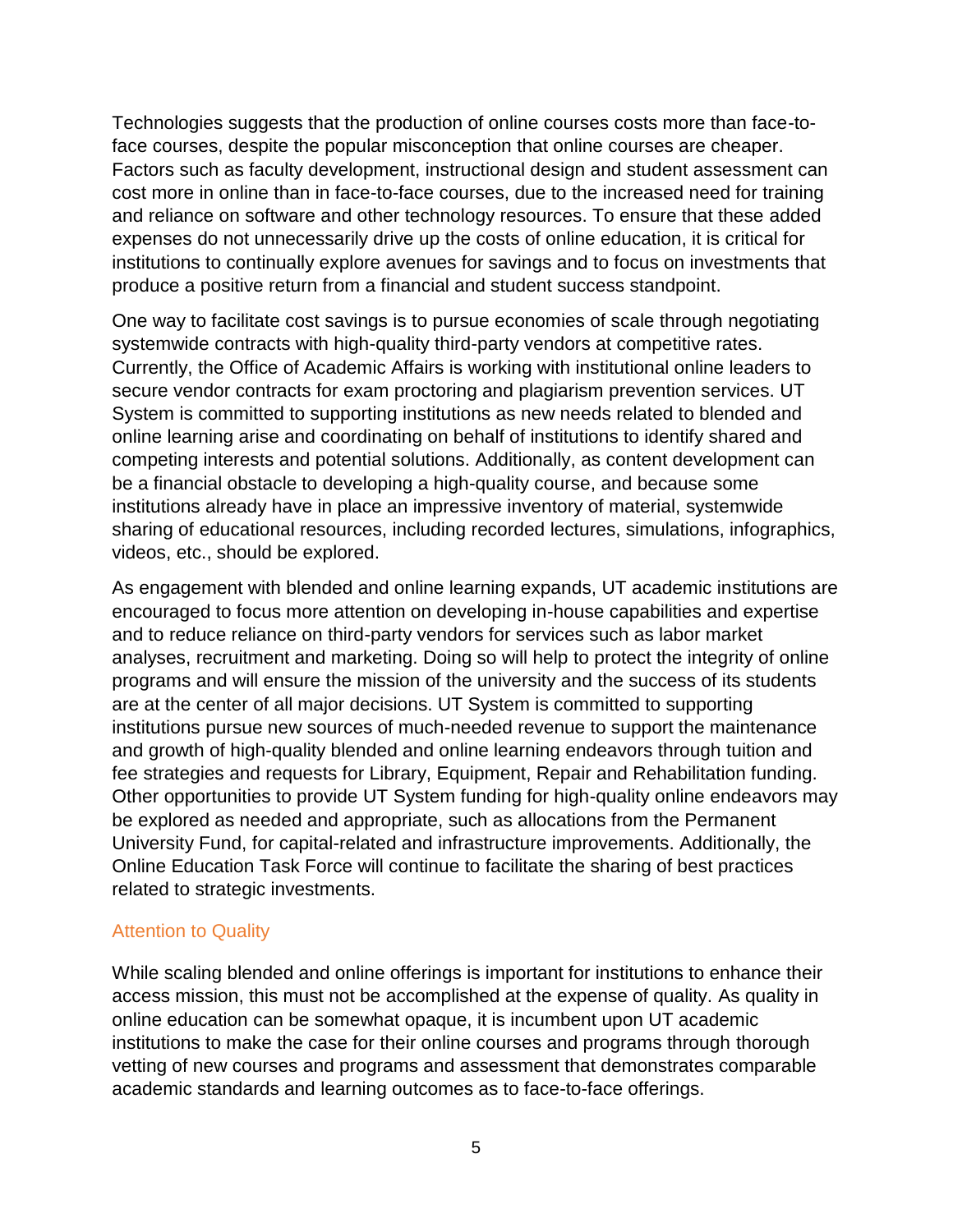Regarding the development of new courses and programs, it is strongly encouraged for institutions to require the use of peer review and vetted rubrics for evaluating content, such as The Quality Matters Higher Education Rubric or the Online Learning Consortium's Quality Scorecard. Additionally, university and/or department procedures should be regularly reviewed and updated to reflect industry best practices related to course design.

The online learning environment provides a rich platform for data collection and assessment, which institutions should leverage to evaluate course learning outcomes and student experiences. Whenever possible, contracts with third-party vendors should include requirements to supply user data and analytics, enabling institutions to evaluate the quality and effectiveness of their services. Additionally, institutions should be providing strong assessment support to ensure that new online courses and programs in particular are producing positive outcomes and that faculty have access to professional development, and other supports to continually improve their courses.

The Office of Academic Affairs, in collaboration with the Online Education Task Force, is going to explore advanced methods of evaluating online course quality, including propensity score matching, to determine the effect of online course delivery as it relates to course grade and performance in subsequent courses. Controlling for student-level characteristics, such as first-generation and income status, is important because students who self-select into online courses often possess more risk factors and therefore may not be expected to perform as high as students enrolled in face-to-face courses. This work will help to provide a robust depiction of the effects of online delivery methods on student learning and success and to inform the development of assessment strategies that factor in student-level characteristics.

#### Monitoring of Student Success and Equity Outcomes

Student Success is core to the mission of The University of Texas System and all UT institutions are heavily focused on helping more students complete their degrees in a timely manner and accomplish their educational and career goals. While online degree programs play an important role in providing access to higher education for nontraditional students, the student success outcomes are not always clear. Increased attention to examining student readiness and suitability for online learning is critical to ensure that institutions are positioning a diverse student body for success in college and beyond. The Online Education Task Force should identify tools and practices to help students determine whether they are a good candidate for online education, ensuring that students who lack critical competencies, such as time management, are referred to relevant resources and supports.

As UT academic institutions continue to provide education in equitable ways through online and hybrid programs, institutions should habitually compare the retention and graduation outcomes of students enrolled in fully online programs to those in face-toface programs. Additionally, in support of UT academic institutions' commitment to